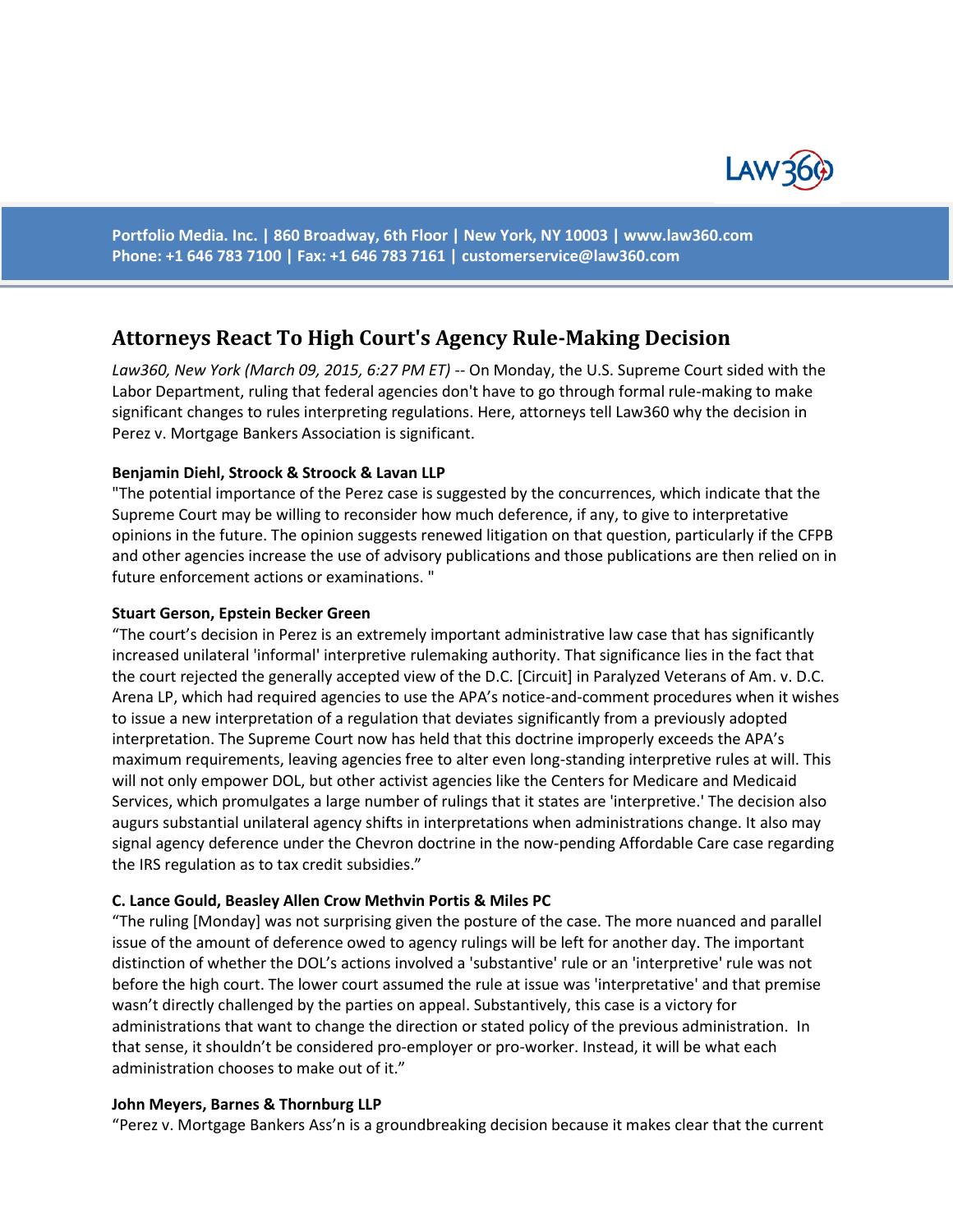Supreme Court will do little to rein in the executive agencies of the United States. The Department of Labor offers many interpretive opinions and regulations, and most of us assumed that if the DOL would substantially change an area of the law that it would be subject to the rule-make requirements of notice and a comment period by constituent groups. But the unanimous SCOTUS decision nixes this belief and provides complete deference to the DOL and therefore to hundreds of agencies with similar regulatory powers. We can expect more agencies to use their powers and be influenced by whomever is in theWhite House to engineer changes that follow the administration's leanings toward workers or businesses. The other interesting point about Perez is the mention by three of the concurring justices of reining in agencies' powers by changing the deferential standard of review normally afforded by the courts to agency pronouncements. Were this view to take hold in the majority, things could change dramatically in terms of the level of judicial oversight of agency changes. Until then, the executive branch through its powers to appoint agency heads has a wide berth to enact substantial changes in the landscape that businesses operate in. "

## **Barry Miller, Seyfarth Shaw LLP**

"It is notable that the court did not hold that the administrator's interpretation was correct or entitled to any deference. The court held only that the failure to engage in notice and comment rulemaking before reversing its position on the exempt status of mortgage loan officers did not, by itself, render the DOL's view invalid. The court made a point to note that such vicissitudes are not immune from judicial review and specifically observed that an agency's abrupt reversal in position may support a finding that a newly promulgated rule is arbitrary and capricious. That argument may still present a viable attack on the administrator's interpretation in the trial courts."

## **Pamela Moore, McCarter & English LLP**

"Though technically a loss for employers, this ruling may actually be a thinly disguised win. Interpretive rules lack the effect of law and must be weighed accordingly, but Perez generally supports the notion that agencies cannot act arbitrarily in violation of the APA. The justices could have further limited the application of precedent on the standard for agency deference, but the majority's language means that reviewing courts, not agencies, will have the final word on what regulations governing employers mean. The concurring opinions signal the conservative justices' desire to remove any doubt that the judiciary will determine whether an agency interpretation is correct."

## **Jeffrey P. Naimon, BuckleySandler LLP**

"Perez v. Mortgage Bankers puts a focus on regulatory agencies' ability to shift course on critical legal requirements stated in informal guidance and rules. For comprehensively regulated entities like banks and other financial services providers, informal rules like the one at issue in Perez comprise a very large percentage of their compliance obligations. Justice Thomas, quoting Marbury v Madison in his concurring opinion, noted that the ability of an agency to change its position, or even completely reverse course, puts at risk 'the principle that the United States is "a government of laws, and not of men.""

## **Brian Netter, Partner at Mayer Brown LLP**

"The court's decision in Perez v. Mortgage Bankers continues its holding pattern on administrative procedure. The court's conservative wing has a clear appetite for re-evaluating whether to defer to an agency's interpretation of its own regulations, but it has now repeatedly failed to reconsider Auer/Seminole Rock deference in cases where the doctrine is applied."

## **Francis "Trip" Riley, Saul Ewing LLP**

"This decision may hold tremendous significance given the recent trend by the Securities and Exchange